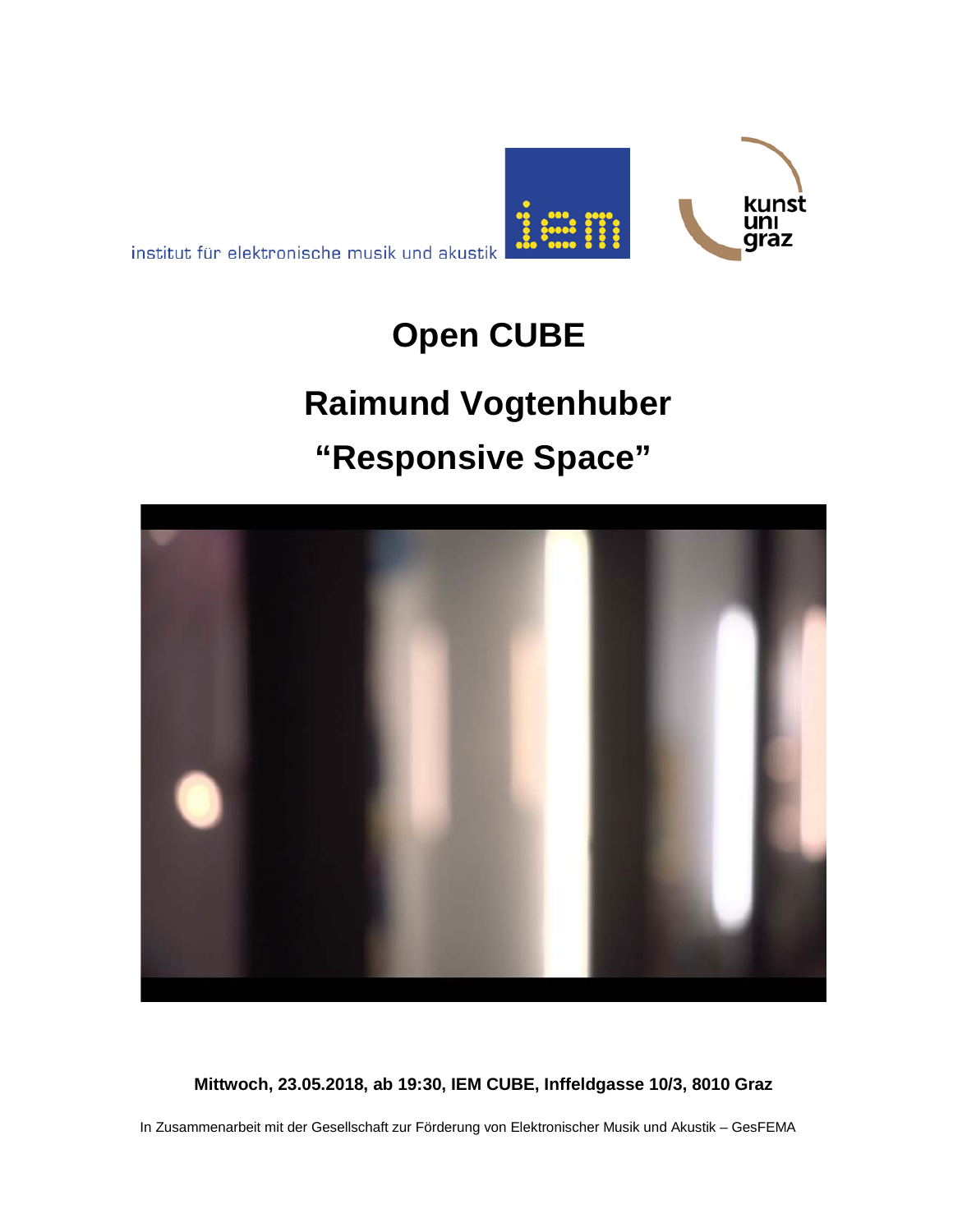## **Programm:**

The project examines the relationship between different media layers in multimedial performances. This means not only the relation between music and visual projection, but also the relation to the space and the audience. In this respect it is also important how the viewers are involved in the work and what meanings and artistic expressions are derived from media and their technical prerequisites.

The setup uses the CUBE's multi-channel speaker system with additional mobile speakers (Cloudspeaker) and the mobile devices of the audience. This offers the possibility of a great diversity in the spatial distribution of sound and image. With this setting i try I examine and expand the possibilities of artistic expression within the combination and interplay of different media layers.

Each viewer gets his own version of the piece projected onto the mobile device.

The uncertainty not to be able to survey the whole, instead only to be able to experience the personal point of view is emblematic of the use of media (smartphones, the Internet) and their social and political implications.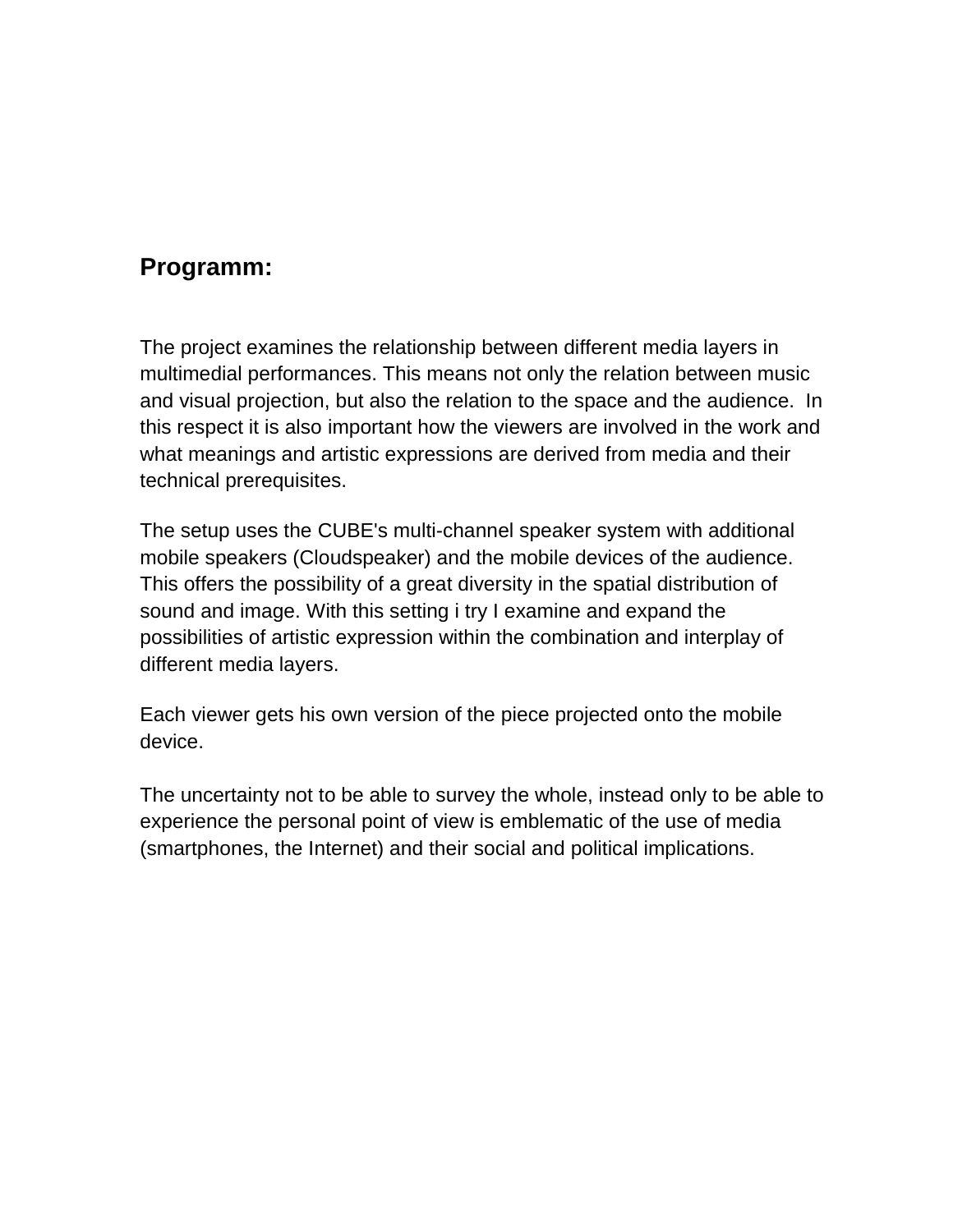### **Open Form III**

This piece uses five different sound layers and generates variations each time it plays. With sine-wave generators, noise generators, filters, and granular synthesis I try to find meaningful musical forms and textures that are not predetermined in the process.

Each sound-layers and textures are directly connected to graphical forms. The musical forms are playing with the combination and synchronization of media and space. Through stochastic processes, every listener gets a different version of the piece, generated on his mobile device.

#### **Urban Spaces**

Soundscapes and visuals of urban areas are material for sound and image. This material is processed and distributed through this setup of loudspeakers, mobile devices, and visual projections. This piece is work in progress and created during the "may residency" in Graz.

#### **BIO:**

Raimund Vogtenhuber made his first musical experiences as a guitarist in jazz and rock bands. He studied graphic design and worked for several years with advertising agencies. Then he studied audiovisual media at the Linz University of Art and Design, jazz composition with Prof. Christoph Cech and classical composition with Erland Freudenthaler at the Anton Bruckner Private University, Linz. He earned a Master's degree at Zurich University of the Arts with Isabel Mundry and Germán Toro-Pérez in instrumental and electroacoustic composition.

His projects are situated between contemporary music, jazz improvisations, media art and electroacoustic music. He performed at venues such as the Lucerne Festival, Ars Electronica in Linz and Borgy&Bess in Vienna. He attended master classes in Darmstadt, Donaueschingen and the Experimentalstudio, Freiburg. He realized several chamber music compositions, audiovisual performances and music theatre projects. He is a research associate at the Institute of Computer Music and Sound Technology at the Zurich University of the Arts (ZHdK).

#### **http://vogtenhuber.com**